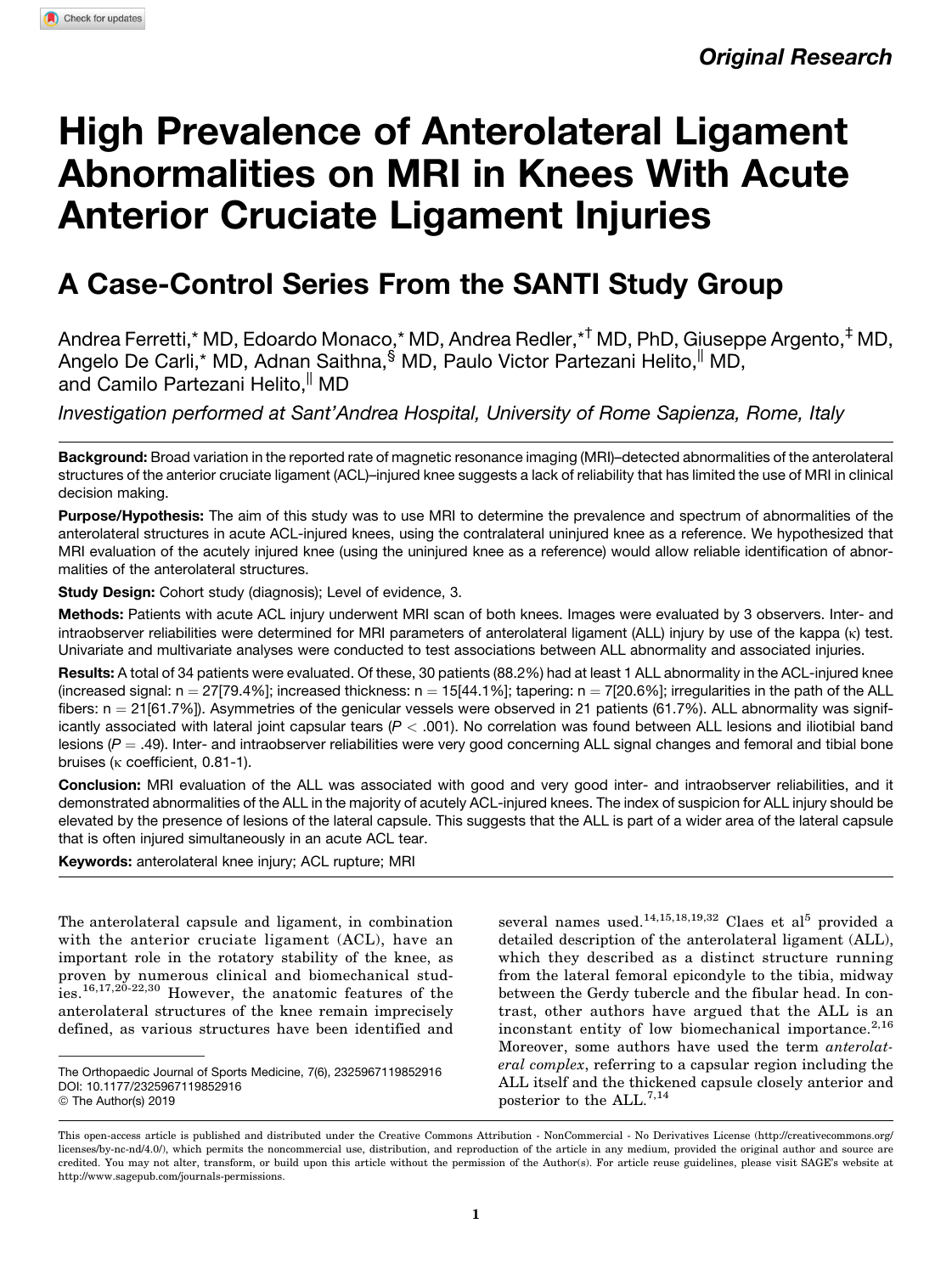| Farameters Used in the MINI Sequences |             |                    |                   |            |                 |  |
|---------------------------------------|-------------|--------------------|-------------------|------------|-----------------|--|
|                                       | Sagittal PD | Sagittal T2 FATSAT | Coronal T2 FATSAT | Coronal T1 | Axial T2 FATSAT |  |
| Field of view, mm                     | 180         | 180                | 180               | 180        | 180             |  |
| Repetition time, ms                   | 2800        | 3950               | 2950              | 3110       | 2940            |  |
| Echo time, ms                         | 33          | 30                 | 30                | 33         | 33              |  |
| Thickness, mm                         |             |                    |                   |            |                 |  |
| Spacing, mm                           |             |                    | $1.5\,$           | 1.5        |                 |  |

TABLE 1  $D$ exameters  $H$ sed in the MDI  $S$ equences<sup> $a$ </sup>

a FATSAT, fat saturation; MRI, magnetic resonance imaging; PD, proton density.

Magnetic resonance imaging (MRI) is a frequently used modality for investigation of pathological changes in the extra-articular soft tissues of the knee, for which MRI demonstrates high sensitivity and specificity. However, the current literature shows a broad variability in the rate of MRI identification of the normal ALL and also the rate of injury  $(40\% - 80\%)$  in acutely ACL-injured knees.<sup>4,12,13,33</sup> Reasons for such wide variation include the lack of a standardized and validated MRI protocol for evaluation of the ALL, differing MRI magnet strengths, the inclusion of acute and chronically injured knees, and differing expertise of authors in ALL evaluation. However, the rate of acute injury to the anterolateral structures reported during open exploration by Terry et al,<sup>32</sup> and more recently by Ferretti et al,<sup>8</sup> was somewhat higher (at around  $90\%$ ) than reported in MRI studies.

Some authors advocate adding a lateral extra-articular procedure to intra-articular ACL reconstruction because of the associated significant reductions in the rates of graft rupture, persistent pivot shift, $9,23-25,30$  and reoperation for failed medial meniscal repair when compared with isolated ACL reconstruction.<sup>26,29,31</sup> Despite these improved clinical outcomes, the current indications for adding any type of lateral extra-articular procedure are based only on parameters such as the severity of the pivot-shift test, the activity level of patients, or the personal experience of the surgeon; more objective findings such as imaging evaluation, including MRI, are less often used.10,11,28 However, it seems logical to postulate that the patients most likely to benefit from a lateral extra-articular procedure might be those who have a demonstrable injury to the anterolateral structures of the knee. It is therefore appropriate to evaluate the role of imaging modalities to identify these particular patients.

The aim of this study was to use MRI to determine the prevalence and spectrum of abnormalities of the anterolateral structures in acute ACL-injured knees using the contralateral uninjured knee as a reference. The study hypothesis was that by using the uninjured knee as a direct control, radiologists and knee surgeons could more easily identify abnormalities.

# METHODS

Between May 2015 and May 2016, patients treated at the emergency department of a single institution who had a history of acute (<10 days) knee injury and physical examination findings consistent with ACL injury were prospectively considered for study enrollment. Patients were excluded if they had a previous history of either ipsilateral or contralateral knee injury/surgery or infection, multiligament injury, or inability to undergo MRI. All patients underwent ACL reconstruction within 10 days, which is the standard of care for acute ACL injuries in our institution. Ethical approval for this study was granted by an institutional review board, and all patients provided written consent to participate.

After clinical evaluation, patients underwent MRI of the injured knee. If this image confirmed the clinical suspicion of an ACL injury, then patients also underwent MRI of the contralateral knee. The MRI scans were performed on a 1.5-T device (Siemens Maestro Sonata, gradient 40 mT, software Syngo A35), with the parameters as shown in Table 1.

Magnetic resonance imaging scans were evaluated by 3 independent and blinded observers (2 musculoskeletal radiologists [G.A. and P.V.P.H.] with 15 and 8 years of experience, respectively, and 1 orthopedic surgeon [C.P.H.] with 10 years of experience of interpreting MRI scans of the knee in daily practice). The blinding was performed with respect to patient identification and demographic data, but blinding of the injured versus uninjured sides was not possible owing to obvious imaging features of an acute ACL injury. Imaging assessment was performed by each observer on 2 separate occasions in order to allow determination of both inter- and intraobserver reliabilities.

<sup>†</sup> Address correspondence to Andrea Redler, MD, PhD, Orthopaedic Unit and Kirk Kilgour Sports Injury Centre, S. Andrea Hospital, University of Rome Sapienza, Via di Grottarossa 1035-1039, 00189 Rome, Italy (email: [andrearedler@gmail.com\)](mailto:andrearedler@gmail.com).

<sup>\*</sup>Orthopaedic Unit and Kirk Kilgour Sports Injury Centre, S. Andrea Hospital, University of Rome Sapienza, Rome, Italy.

<sup>‡</sup> Department of Radiology, S. Andrea Hospital, University of Rome Sapienza, Rome, Italy.

<sup>§</sup> Sano Orthopedics, Kansas City, Missouri, USA.

<sup>||</sup>Department of Orthopaedics and Traumatology, Hospital and Clinics, Faculty of Medicine, University of Sao Paulo (IOT-HCFMUSP), Sao Paulo, Brazil. One or more of the authors has declared the following potential conflict of interest or source of funding: A.F., E.M., and A.D.C. are consultants for Arthrex. A.S. is a consultant for Arthrex and Smith & Nephew. AOSSM checks author disclosures against the Open Payments Database (OPD). AOSSM has not conducted an independent investigation on the OPD and disclaims any liability or responsibility relating thereto.

Ethical approval for this study was obtained from the University of Rome Sapienza, Rome, Italy.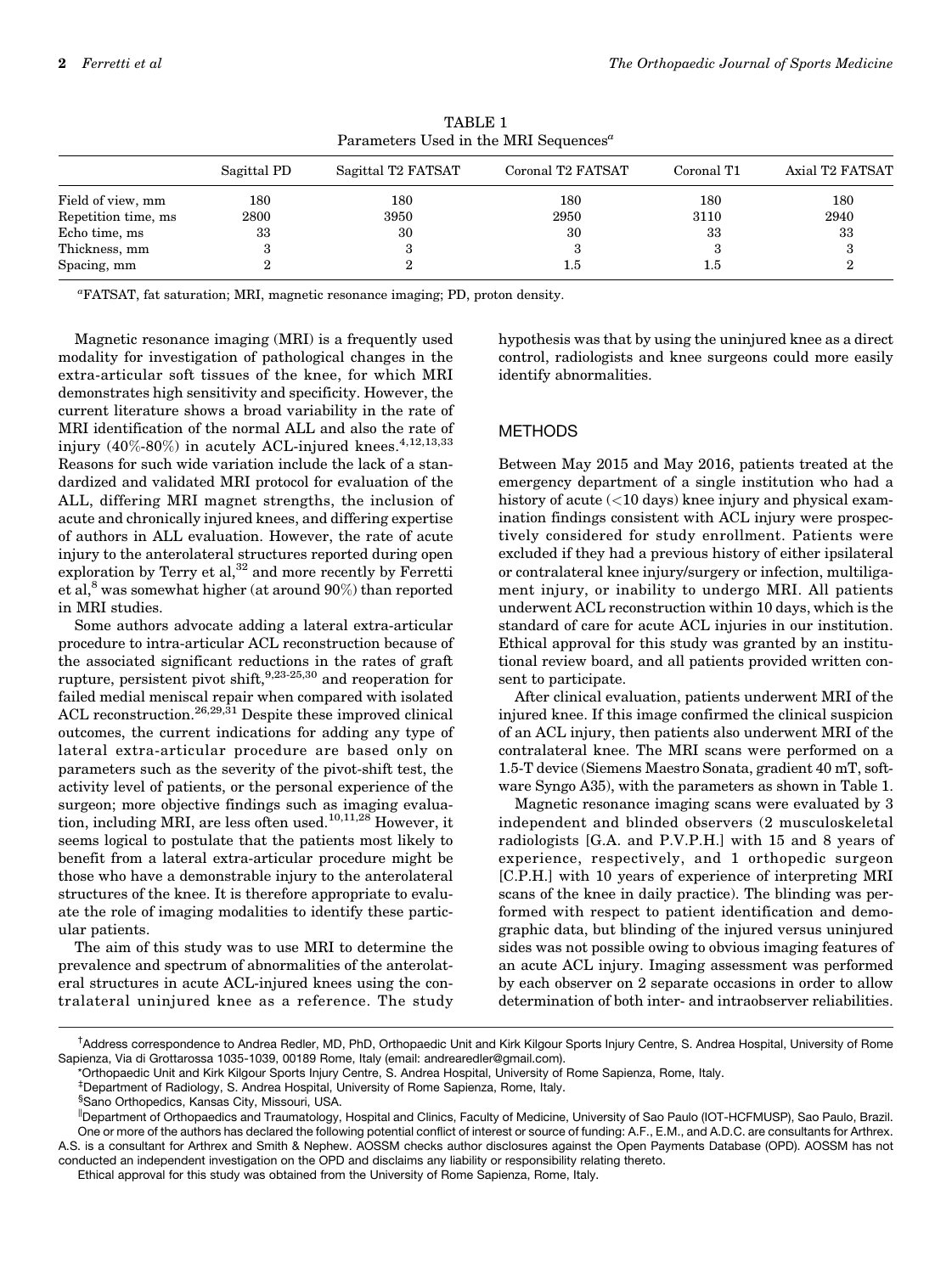For intraobserver reliability, the second evaluation of the imaging was performed with a minimum interval of 2 weeks. Although the observers studied the imaging independently, they used a standardized approach to imaging evaluation, described by Helito et al.<sup>12</sup>

The ALL was evaluated by use of coronal images, with the axial and sagittal planes usedmainly for anatomic orientation. The ALL was defined as the low signal band originating from the posterior-proximal region of the lateral epicondyle of the femur and crossing the proximal surface of the lateral collateral ligament, deep to the iliotibial band (ITB), to its tibial insertion between the Gerdy tubercle and the fibular head.<sup>10</sup> Differences in the MRI signal and the thickness and appearance of the fibers of the ALL in the ACL-injured knee compared with the contralateral uninjured side were recorded. The fibers were considered abnormal when they presented irregular contours, a wavy aspect, or areas of discontinuity. The signal from the injured side was characterized as increased or equal and the thickness as increased, equal, or reduced compared with the contralateral ALL. In addition, the path and caliber of the inferior lateral genicular vessel (GV) were evaluated and compared with the contralateral knee.

Other imaging findings evaluated were osseous contusions in the femur and tibia (related to the trauma or knee sprain), the presence of lateral capsular tear, and the presence of lesions of the ITB. The latter were evaluated by use of the criteria established by Mansour et al.18 Joint capsule tear was defined by thickening and increased signal in T2-weighted sequences, as well as the presence of periarticular fluid. The ITB was considered abnormal in the presence of thickening, signal change in its fibers, or edema of adjacent planes, even if observed in a discrete manner. Bone contusions were graded according to the criteria established by Song et al.<sup>27</sup>

#### Statistical Analysis

The chi-square test was used to assess whether a significant difference was present between the key ALL parameters evaluated on MRI in the ACL-injured knee compared with the contralateral uninjured knee. Univariate and multivariate analyses were conducted to test associations between MRI-proven injury of the ALL and other abnormalities, including GV asymmetry and lateral capsular and/or ITB tears. Association tests between capsular and/or ITB tears with GV asymmetry were performed with the Pearson chi-square test. For all variables, results with a P value less than .05 were considered statistically significant. Inter- and intraobserver agreements were evaluated through use of the kappa  $(\kappa)$  test. All calculations were made via SPSS software (v 20.0; IBM Corp).

# RESULTS

A total of 36 patients met the eligibility criteria and were enrolled in the study. However, in 2 patients (5.5%) it was not possible to visualize the ALL in the uninjured knee and so these patients were excluded from the overall statistical

TABLE 2 Demographics and Patient Characteristics of the Study Population  $({\cal N}=34)^a$ 

| Age, y, mean $\pm$ SD (range)                  | $26.7 \pm 7.1$ (17-46)   |
|------------------------------------------------|--------------------------|
| Sex, n                                         |                          |
| Male                                           | 24                       |
| Female                                         | 10                       |
| Body mass index, mean $\pm$ SD (range)         | $20.2 \pm 1.3$ (19-23.5) |
| Days from injury to MRI, mean $\pm$ SD (range) | $4 \pm 3(1-7)$           |
| Days from injury to surgery,                   | $4.5 \pm 2.3$ (1-10)     |
| $mean \pm SD$ (range)                          |                          |
| Preoperative (under anesthesia) pivot-shift    |                          |
| grade, n                                       |                          |
| Grade 0                                        | 0                        |
| Grade 1                                        | 2                        |
| Grade 2                                        | 18                       |
| Grade 3                                        | 14                       |
| Mechanism of injury, n                         |                          |
| Noncontact                                     | 30                       |
| Contact/trauma                                 | 4                        |
|                                                |                          |

<sup>a</sup>MRI, magnetic resonance imaging.

TABLE 3 Prevalence of Anterolateral Ligament Abnormalities and Associated Lesions in Knees With Acute Injury of the Anterior Cruciate Ligament

| Abnormality                | $n(\%)$   |
|----------------------------|-----------|
| Any abnormality            | 30(88.2)  |
| Signal change              | 27 (79.4) |
| Thickness and thinness     | 22(64.7)  |
| Fiber path                 | 21(61.7)  |
| Genicular vessel asymmetry | 21(61.7)  |
| Capsular tear              | 30(88.2)  |
| Iliotibial band tear       | 12(35.3)  |

analyses. Thus, 34 patients formed the final study population; the demographics of the group are reported in Table 2.

Overall, 30 (88.2%) patients had at least 1 ALL abnormality in the ACL-injured knee. In 27 (79.4%) patients, this was manifest as increased signal within the ALL. In 22 (64.7%) patients there were differences in the thickness of ALL fibers, with increased thickness in 15 (44.1%) patients and tapering in  $7(20.6\%)$  patients. In  $21(61.7\%)$  patients, irregularities were noted in the path of the ALL fibers. No cases of complete transection of the ALL or of bony avulsion were found in this series. Asymmetry of the GV was observed in 21 (61.7%) patients (Table 3 and Figures 1 and 2).

All of the ACL-injured knees that had a concomitant ALL lesion were also found to have a joint capsule abnormality (joint capsule tears, or stretch or signal alteration of the joint capsule); thus, in only  $4(11.8\%)$  patients was the capsule considered completely normal in the ACL-injured knee. Stretch or signal alteration of the joint capsule was observed in 12 (35.3%) patients, and capsular tear with extravasation of synovial fluid was observed in another 18 patients (11 cases posterior and 7 cases including both the anterior and posterior capsule).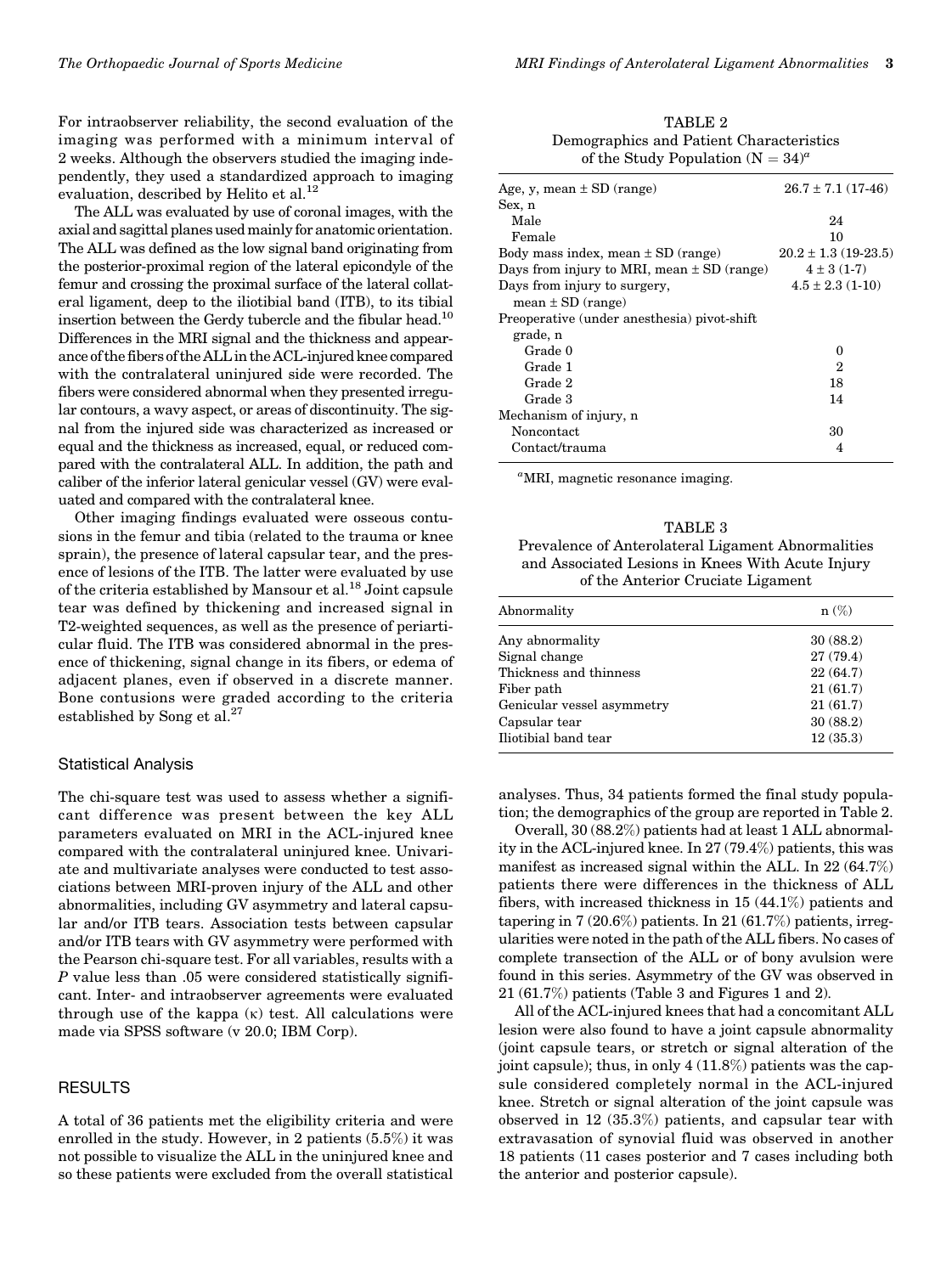

Figure 1. Coronal T2-weighted magnetic resonance images (MRIs) with fat saturation of the (A) injured right knee and (B) uninjured left knee of a patient. The arrows and dotted circle indicate the anterolateral ligament. MRI of the right knee demonstrated a slightly thickened anterolateral ligament with increased signal compared with the contralateral side.



Figure 2. Coronal T2-weighted magnetic resonance images with fat saturation of the (A) uninjured right knee and (B) injured left knee of a patient. The arrow indicates the anterolateral ligament, and the arrowheads indicate the inferior lateral genicular vessels. MRI of the left knee demonstrated decreased thickness and increased signal of the anterolateral ligament compared with the contralateral normal ligament. Proximal fibers were also irregular. Note that the inferior lateral genicular vessels are asymmetric and are better depicted on the uninjured side (A).

No cases of complete ITB rupture were found, but in 12 (35.3%) patients it was possible to observe a discrete stretch or signal alteration of the ITB. Finally, all but 1 of the ACL-injured knees had an associated tibial bone contusion, and all but 3 also had a femoral bone contusion (Table 4). Bone contusions in the tibia were classified as minimal ( $n = 13$ ), moderate ( $n = 19$ ), or severe ( $n = 1$ ). Most of the femoral bone contusions were moderate  $(n = 18)$ ,

TABLE 4 Association Between Anterolateral Ligament (ALL) Abnormalities and Other Lesions<sup> $a$ </sup>

|                            | ALL<br>Abnormality<br>$(n = 30/34)$ | Normal<br>ALL<br>$(n = 4/34)$ | P       |
|----------------------------|-------------------------------------|-------------------------------|---------|
| Genicular vessel asymmetry | 20/30 (66.7)                        | 1/4(25)                       | .10     |
| Capsular tear              | 30/30 (100)                         | 0/4(0)                        | < 0.001 |
| Iliotibial band tear       | 12/30(40.0)                         | 1/4(25)                       | .49     |
| Femoral bone bruise        | 27/30 (90.0)                        | 3/4(75)                       | .09     |
| Tibial bone bruise         | 29/30 (96.7)                        | 4/4(100)                      | .71     |

<sup>a</sup>Values are expressed as  $n$   $(\%)$ .

followed by minimal ( $n = 10$ ) and severe ( $n = 2$ ) according to the classification described by Song et al.26

ALL abnormality was significantly associated only with lateral joint capsular tears  $(P < .001)$ . No correlation was found between ALL lesions and ITB lesions  $(P = .49)$  or between ALL lesions and GV asymmetry  $(P = .10)$  (Table 4). ITB lesions also did not correlate with GV asymmetry  $(P = .49)$ .

Even though ALL and capsular tears presented a high incidence of combined femoral and tibial bone contusions, they did not show any correlation ( $P = .71$  for tibial contusion,  $P = .09$  for femoral contusion). Abnormalities of the ITB also showed no correlation with tibial  $(P = .45)$  or femoral ( $P = .64$ ) bone bruises.

The inter- and intraobserver reliability data as determined by the kappa statistic are reported in Table 5. These values were calculated for each diagnostic parameter to include signal change within the ALL, side-to-side differences in the thickness of the ALL, abnormality of the ALL fibers, abnormality of the inferior lateral GV, bone bruising, capsular tear (anterior and/or posterior), and injury to the ITB.

### **DISCUSSION**

The most important finding of the present study is that ALL abnormalities were demonstrated in 88.2% of acutely ACL-injured knees when evaluated with 1.5-T MRI. The most common alterations were of signal and thickness changes of the ALL fibers compared with the contralateral uninjured knee. Furthermore, the abnormalities of the ALL were significantly associated with lateral joint capsule tears ( $P < .001$ ) but not with ITB lesions ( $P = .64$ ). Another important finding was that the ALL could be identified and evaluated in the contralateral uninjured knee in all but 2 of the initial 36 patients, thus confirming the ability of routine 1.5-T MRI to detect the ALL as a distinct structure in almost all normal knees.3,6,23 In contrast, several previous authors have reported difficulty in clearly identifying the ALL on MRI. $4,12,13,33$  This has been attributed to the small size of the ALL, its oblique orientation, and to its close relation to other structures, such as the lateral collateral ligament, ITB, and popliteus tendon.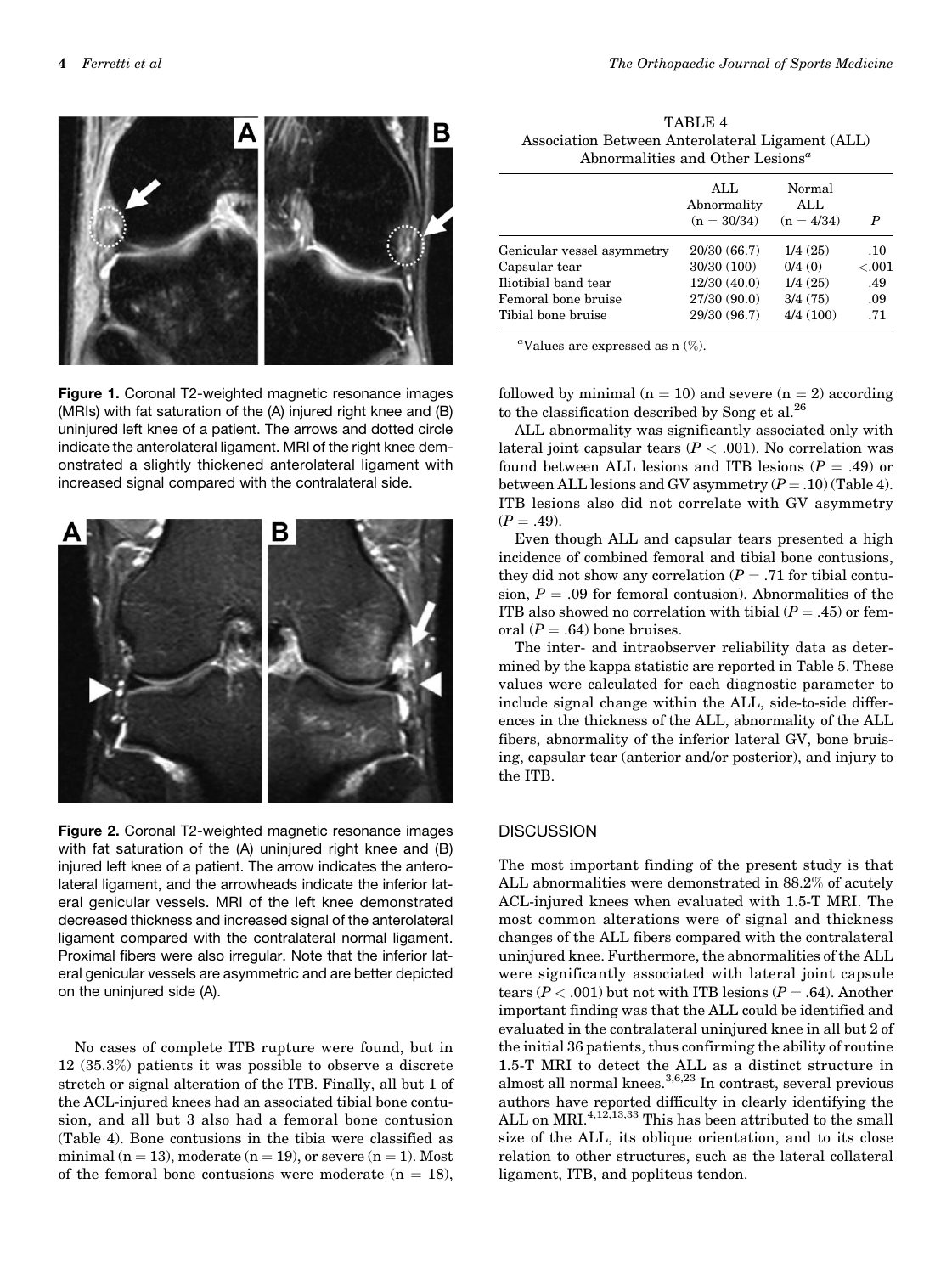| Inter- and Intraobserver Reliabilities (Kappa Coefficient) for Evaluation of Each Imaging Parameter <sup>a</sup> |        |           |        |      |             |       |                  |            |
|------------------------------------------------------------------------------------------------------------------|--------|-----------|--------|------|-------------|-------|------------------|------------|
|                                                                                                                  |        |           |        |      | Bone Bruise |       |                  |            |
|                                                                                                                  | Signal | Thickness | Fibers | GV   | Femur       | Tibia | Capsular Rupture | <b>ITB</b> |
| Interobserver                                                                                                    | 0.81   | 0.75      | 0.69   | 0.69 |             |       | 0.47             | 0.54       |
| Intraobserver 1                                                                                                  | 0.75   | 0.76      | 0.92   | 0.68 |             |       | 0.61             | 0.67       |

TABLE 5

"Kappa values were interpreted according to the classification described by Altman<sup>1</sup>: very good, 0.81-1 (dark gray shading); good, 0.61-0.8 (gray shading); moderate, 0.41-0.6 (no shading). GV, genicular vessel; ITB, iliotibial band.

Intraobserver 2 0.83 0.75 0.84 0.6 1 1 0.68 0.58 Intraobserver 3 0.86 0.90 0.92 0.83 1 1 0.83 0.83

In the current study, moderate to very good inter- and intraobserver reliabilities of 1.5-T MRI were demonstrated in the evaluation of the lateral extra-articular structures. For specific ALL-related parameters such as signal change, thickness, fiber, and GV abnormalities, the kappa coefficient was consistently good or very good. For the evaluation of capsule and ITB abnormalities, the interobserver reliability was only moderate (Table 5).

The majority of previous MRI studies of the ALL have focused on describing its normal appearance, but only a few studies have investigated the prevalence of ALL abnormality in the ACL-injured knee, and the results have been controversial. Claes et  $al<sup>4</sup>$  reported ALL abnormalities in 80% of cases, but in other studies the rate was approximately  $50\%.^{3,6,12,13,23,33}$  There are several potential reasons for this broad variation in the reported rates of ALL injury. One of the main reasons is that no clearly defined, validated MRI evaluation protocol for the ALL exists. In this study, the use of the uninjured contralateral side as a reference likely helped the evaluators to more easily detect abnormalities, resulting in a higher rate than other studies. Further reasons for a higher rate of ALL abnormalities detected in this study include evaluation of images by expert musculoskeletal radiologists who had previous experience in the field of ALL imaging, as well as restriction of the study population to patients with acutely ACL-injured knees. It has been suggested that the ALL, much like the medial collateral ligament, has some intrinsic potential for healing,<sup>20</sup> and thus the inclusion of nonacute injuries may have resulted in a lower rate of ALL abnormality.

The prevalence of ALL abnormalities detected by MRI in the present study is consistent with the rate detected at surgical exploration by Ferretti et  $al^8$  in patients undergoing ACL reconstruction within 10 days from injury (same interval as used in the present study). These findings suggest that clinicians should have a high index of suspicion for ALL injury when evaluating MRI scans of the acutely ACL-injured knee, as changes can be identified in the majority of cases (about 90%). An appropriate index of suspicion for ALL injury can also be held by evaluating the MRI for associated abnormalities of other structures. In this study, a significant association with lateral joint capsule tears was identified. It therefore seems logical to carefully scrutinize the ALL if these abnormalities are apparent. Considering the strong correlation with lateral joint capsule abnormalities, we can speculate that the ALL acts as a part of a wider ligamentous structure involving the whole lateral compartment. We found no correlation between ALL injury and ITB abnormalities, but ALL injury occurred in many cases without ITB injury.

The present study confirms the high prevalence of bone bruising of the lateral femoral and tibial condyles in acute ACL injury. Some authors have postulated that the bone bruise detected on MRI could be due to the rotational  $stress<sup>27,25</sup> occurring during a pivot shift-like mechanism$ of injury. Moreover, the almost constant association between lateral bone bruising and abnormalities of the ALL or lateral capsular ligament supports the hypothesis that this occurs because of a sudden bone impact during forced internal rotation.3,25

The results of this study highlight the frequency and spectrum of ALL abnormality in the acutely ACL-injured knee. It is hoped that this finding may help to establish a recognized spectrum of injury and a standardized protocol for diagnosis of ALL lesions, which in turn could potentially help clinicians identify patients in whom an isolated ACL reconstruction may fail to restore normal knee kinematics and in whom repair or reconstruction of these structures is indicated.

#### Limitations

The main limitation of this study is that the imaging findings were not correlated with a lateral extra-articular surgical exploration, and therefore the sensitivity and specificity of MRI for evaluation of ALL lesions remain undefined. However, in contrast to previous studies, this limitation was mitigated to some extent by use of the contralateral uninjured knee for comparison. It is reassuring to note that the imaging protocol used in the current study revealed a prevalence of ALL injury that was broadly comparable with the rate previously reported during surgical exploration by Ferretti et al, $^8$  but further study is needed to more completely validate the role of MRI in this setting.

Additional limitations of the study include the relatively small number of knees evaluated, the lack of previous studies evaluating the normal spectrum of side-to-side variation in GV symmetry in uninjured knees, the fact that chronic ACL-injured knees were not included (which may have a different profile of ALL injury because of the potential for spontaneous healing), and the lack of comparison between the different types of ALL lesions and the severity of the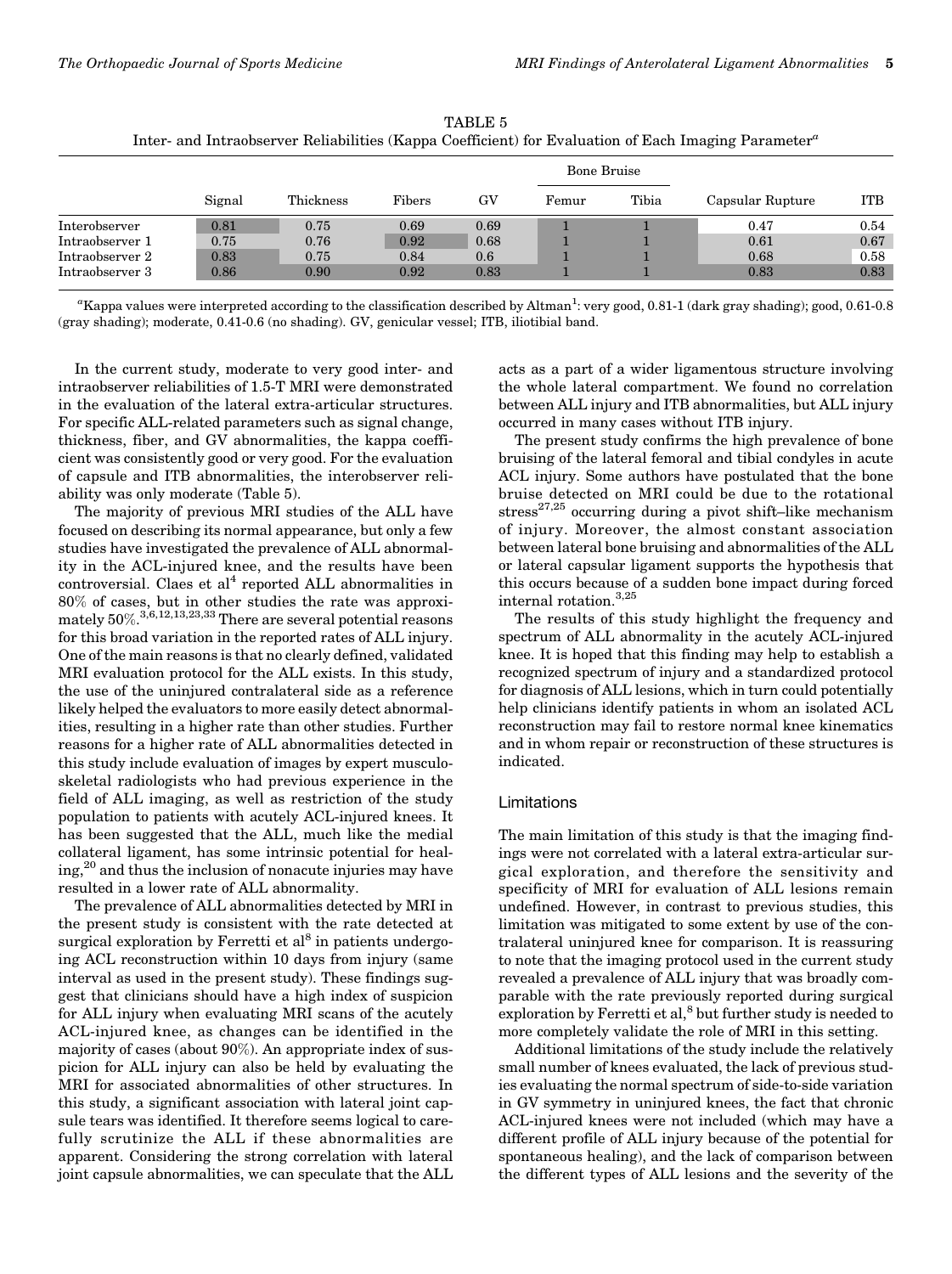pivot shift at clinical examination. However, the majority of patients had a positive pivot-shift grade of 2 or 3 at preoperative examination, and comparison with lower grades was therefore not possible. Another limitation is that no sex-related evaluation was performed owing to the small number of patients. Further, MRI of the contralateral uninjured knee is not performed in routine clinical practice, and it is unknown whether the same inter- and intraobserver reliabilities could be achieved if the injured knees were evaluated in isolation.

# **CONCLUSION**

In this study, 1.5-T MRI evaluation of the ALL was associated with good and very good inter- and intraobserver reliabilities and demonstrated abnormalities of the ALL in the majority of acutely ACL-injured knees. The index of suspicion for ALL injury should be elevated by the presence of tears of the lateral capsule, given their strong association.

#### **REFERENCES**

- 1. Altman DG. Statistics in medical journals: developments in the 1980s. Stat Med. 1991;10(12):1897-1913.
- 2. Caterine S, Litchfield R, Johnson M, Chronik B, Getgood A. A cadaveric study of the anterolateral ligament: re-introducing the lateral capsular ligament. Knee Surg Sports Traumatol Arthrosc. 2015;23(11): 3186-3195.
- 3. Cavaignac E, Faruch M, Wytrykowski K, et al. Ultrasonographic evaluation of anterolateral ligament injuries: correlation with magnetic resonance imaging and pivot-shift testing. Arthroscopy. 2017;33(7): 1384-1390.
- 4. Claes S, Bartholomeeusen S, Bellemans J. High prevalence of anterolateral ligament abnormalities in magnetic resonance images of anterior cruciate ligament-injured knees. Acta Orthop Belg. 2014; 80(1):45-49.
- 5. Claes S, Vereecke E, Maes M, Victor J, Verdonk P, Bellemans J. Anatomy of the anterolateral ligament of the knee. J Anat. 2013; 223(4):321-328.
- 6. Faruch Bilfeld M, Cavaignac E, Wytrykowski K, et al. Anterolateral ligament injuries in knees with an anterior cruciate ligament tear: contribution of ultrasonography and MRI. Eur Radiol. 2018;28(1): 58-65.
- 7. Ferretti A. Beyond the anterolateral ligament: letter to the editor. Am J Sports Med. 2017;45(6):NP17.
- 8. Ferretti A, Monaco E, Fabbri M, Maestri B, De Carli A. Prevalence and classification of injuries of anterolateral complex in acute anterior cruciate ligament tears. Arthroscopy. 2017;33(1): 147-154.
- 9. Ferretti A, Monaco E, Ponzo A, et al. Combined intra-articular and extra-articular reconstruction in anterior cruciate ligament-deficient knee: 25 years later. Arthroscopy. 2016;32(10):2039-2047.
- 10. Getgood A, Brown C, Lording T, et al. The anterolateral complex of the knee: results from the International ALC Consensus Group Meeting. Knee Surg Sports Traumatol Arthrosc. 2019;27(1): 166-176.
- 11. Helito CP, Demange MK, Helito PV, et al. Evaluation of the anterolateral ligament of the knee by means of magnetic resonance examination. Rev Bras Ortop. 2015;50(2):214-219.
- 12. Helito CP, Helito PVP, Costa HP, et al. Assessment of the anterolateral ligament of the knee by magnetic resonance imaging in acute injuries of the anterior cruciate ligament. Arthroscopy. 2017;33(1): 140-146.
- 13. Helito CP, Helito PVP, Leão RV, Demange MK, Bordalo-Rodrigues M. Anterolateral ligament abnormalities are associated with peripheral ligament and osseous injuries in acute ruptures of the anterior cruciate ligament. Knee Surg Sports Traumatol Arthrosc. 2017;25(4): 1140-1148.
- 14. Herbst E, Albers M, Burnham JM, et al. The anterolateral complex of the knee: a pictorial essay. Knee Surg Sports Traumatol Arthrosc. 2017;25(4):1009-1014.
- 15. Hughston JC, Andrews JR, Cross MJ, Moschi A. Classification of knee ligament instabilities, part II: the lateral compartment. J Bone Joint Surg Am. 1976;58(2):173-179.
- 16. Kittl C, El-Daou H, Athwal KK, et al. The role of the anterolateral structures and the ACL in controlling laxity of the intact and ACLdeficient knee. Am J Sports Med. 2016;44(2):345-354.
- 17. Lutz C, Sonnery-Cottet B, Niglis L, Freychet B, Clavert P, Imbert P. Behavior of the anterolateral structures of the knee during internal rotation. Orthop Traumatol Surg Res. 2015;101(5): 523-528.
- 18. Mansour R, Yoong P, McKean D, Teh JL. The iliotibial band in acute knee trauma: patterns of injury on MR imaging. Skeletal Radiol. 2014; 43(10):1369-1375.
- 19. Muller W. The Knee: Form, Function and Ligament Reconstruction. Berlin, Germany: Springer-Verlag; 1982.
- 20. Muramatsu K, Saithna A, Watanabe H, et al. Three-dimensional magnetic resonance imaging of the anterolateral ligament of the knee: an evaluation of intact and anterior cruciate ligamentdeficient knees from the Scientific Anterior Cruciate Ligament Network International (SANTI) study group. Arthroscopy. 2018;34(7): 2207-2217.
- 21. Musahl V, Getgood A, Neyret P, et al. Contributions of the anterolateral complex and the anterolateral ligament to rotatory knee stability in the setting of ACL injury: a roundtable discussion. Knee Surg Sports Traumatol Arthrosc. 2017;25(4):997-1008.
- 22. Parsons EM, Gee AO, Spiekerman C, Cavanagh PR. The biomechanical function of the anterolateral ligament of the knee. Am J Sports Med. 2015;43(3):669-674.
- 23. Porrino J Jr, Maloney E, Richardson M, Mulcahy H, Ha A, Chew FS. The anterolateral ligament of the knee: MRI appearance, association with the Segond fracture, and historical perspective. AJR Am J Roentgenol. 2015;204(2):367-373.
- 24. Rezende FC, de Moraes VY, Martimbianco AL, et al. Does combined intra- and extraarticular ACL reconstruction improve function and stability? A meta-analysis. Clin Orthop Relat Res. 2015;473(8): 2609-2618.
- 25. Sahoo K, Garg A, Saha P, et al. Study of imaging pattern in bone marrow oedema in MRI in recent knee injuries and its correlation with type of knee injury. J Clin Diagn Res. 2016;10(4): TC06-11.
- 26. Song GY, Hong L, Zhang H, Zhang J, Li Y, Feng H. Clinical outcomes of combined lateral extra-articular tenodesis and intraarticular anterior cruciate ligament reconstruction in addressing high-grade pivot-shift phenomenon. Arthroscopy. 2016;32(5): 898-905.
- 27. Song GY, Zhang H, Wang QQ, Zhang J, Li Y, Feng H. Bone contusions after acute noncontact anterior cruciate ligament injury are associated with knee joint laxity, concomitant meniscal lesions, and anterolateral ligament abnormality. Arthroscopy. 2016;32(11): 2331-2341.
- 28. Sonnery-Cottet B, Daggett M, Fayard JM, et al. Anterolateral Ligament Expert Group consensus paper on the management of internal rotation and instability of the anterior cruciate ligament-deficient knee. J Orthop Traumatol. 2017;18(2):91-106.
- 29. Sonnery-Cottet B, Saithna A, Blakeney WG, et al. Anterolateral ligament reconstruction protects the repaired medial meniscus: a comparative study of 383 anterior cruciate ligament reconstructions from the SANTI study group with a minimum follow-up of 2 years. Am J Sports Med. 2018;46(8):1819-1826.
- 30. Sonnery-Cottet B, Saithna A, Cavalier M, et al. Anterolateral ligament reconstruction is associated with significantly reduced ACL graft